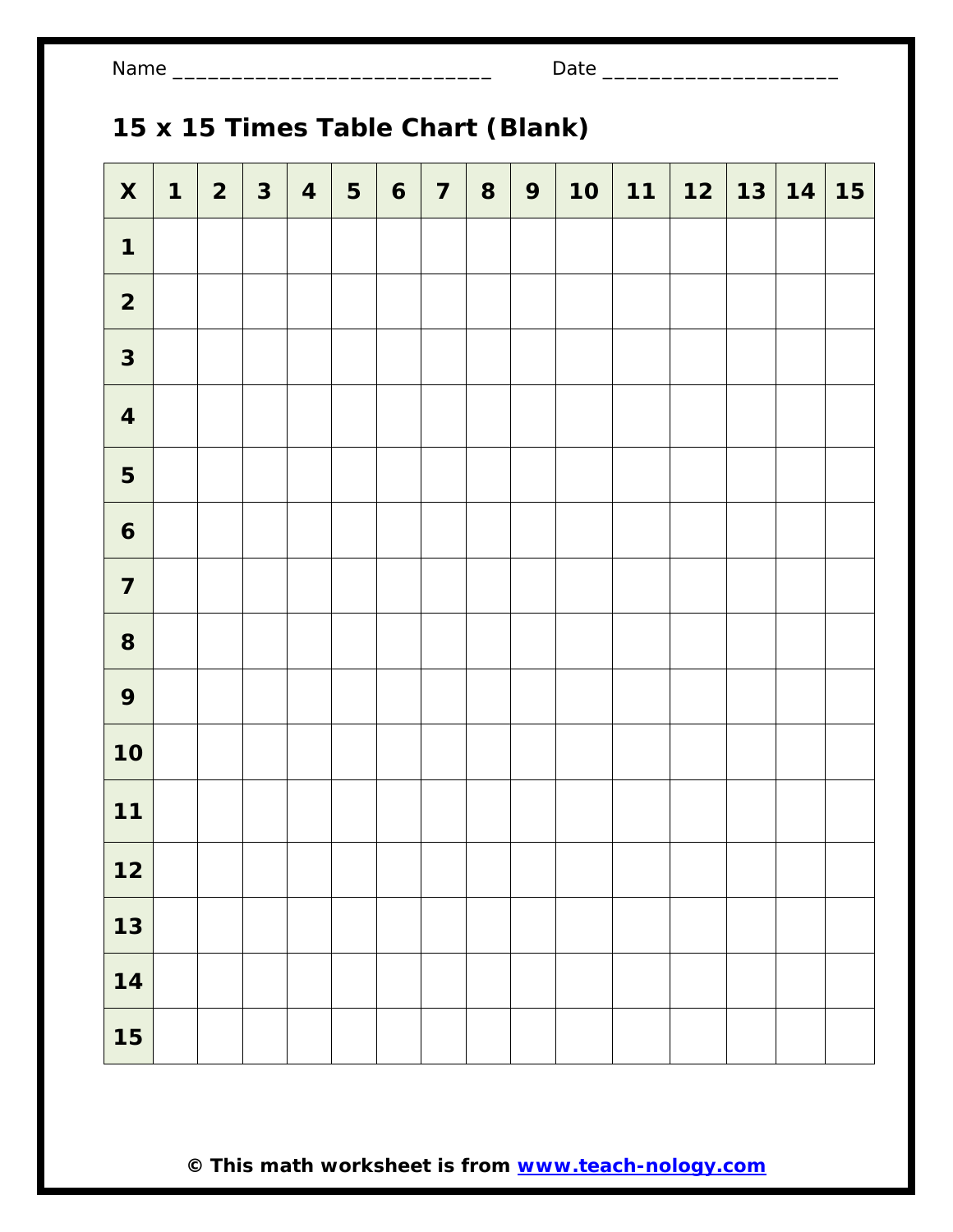| Name |  |
|------|--|
|------|--|

# **15 x 15 Times Table Chart (Partial)**

| $\pmb{\mathsf{X}}$      | $\mathbf 1$ | $\overline{2}$ | $\mathbf{3}$ | $\overline{\mathbf{4}}$ | 5  | $\boldsymbol{6}$ | $\overline{\mathbf{7}}$ | 8  | 9  | 10 | $11$ | $12$ | $13$ | 14  | 15  |
|-------------------------|-------------|----------------|--------------|-------------------------|----|------------------|-------------------------|----|----|----|------|------|------|-----|-----|
| 1                       |             |                |              | $\overline{4}$          |    |                  |                         |    |    |    |      |      |      |     |     |
| $\overline{\mathbf{2}}$ |             |                |              |                         |    |                  |                         |    |    |    | 22   |      |      |     |     |
| $\mathbf{3}$            |             |                |              |                         | 15 |                  |                         |    |    |    |      |      |      |     |     |
| $\overline{\mathbf{4}}$ |             |                |              |                         |    | 24               |                         |    |    |    |      |      | 52   |     |     |
| 5                       |             |                |              |                         |    |                  |                         |    |    |    |      |      |      |     |     |
| $\boldsymbol{6}$        |             |                |              |                         |    |                  |                         |    | 54 |    |      |      |      |     |     |
| $\overline{\mathbf{7}}$ |             |                |              |                         |    |                  |                         |    |    | 70 |      |      |      |     |     |
| 8                       |             | 16             |              |                         |    |                  |                         |    |    |    |      |      |      |     | 120 |
| 9                       |             |                |              |                         |    |                  |                         |    |    |    |      | 108  |      |     |     |
| 10                      |             |                | 30           |                         |    |                  |                         |    |    |    |      |      |      |     |     |
| $11$                    |             |                |              |                         |    |                  |                         |    |    |    |      |      |      |     |     |
| $12$                    |             |                |              |                         |    |                  |                         | 96 |    |    |      |      |      |     |     |
| $13$                    |             |                |              |                         |    |                  |                         |    |    |    |      |      |      | 182 |     |
| 14                      | 14          |                |              |                         |    | 84               | 98                      |    |    |    |      |      |      |     |     |
| 15                      |             |                |              |                         |    |                  |                         |    |    |    |      |      |      |     |     |

**© This math worksheet is from www.teach-nology.com**